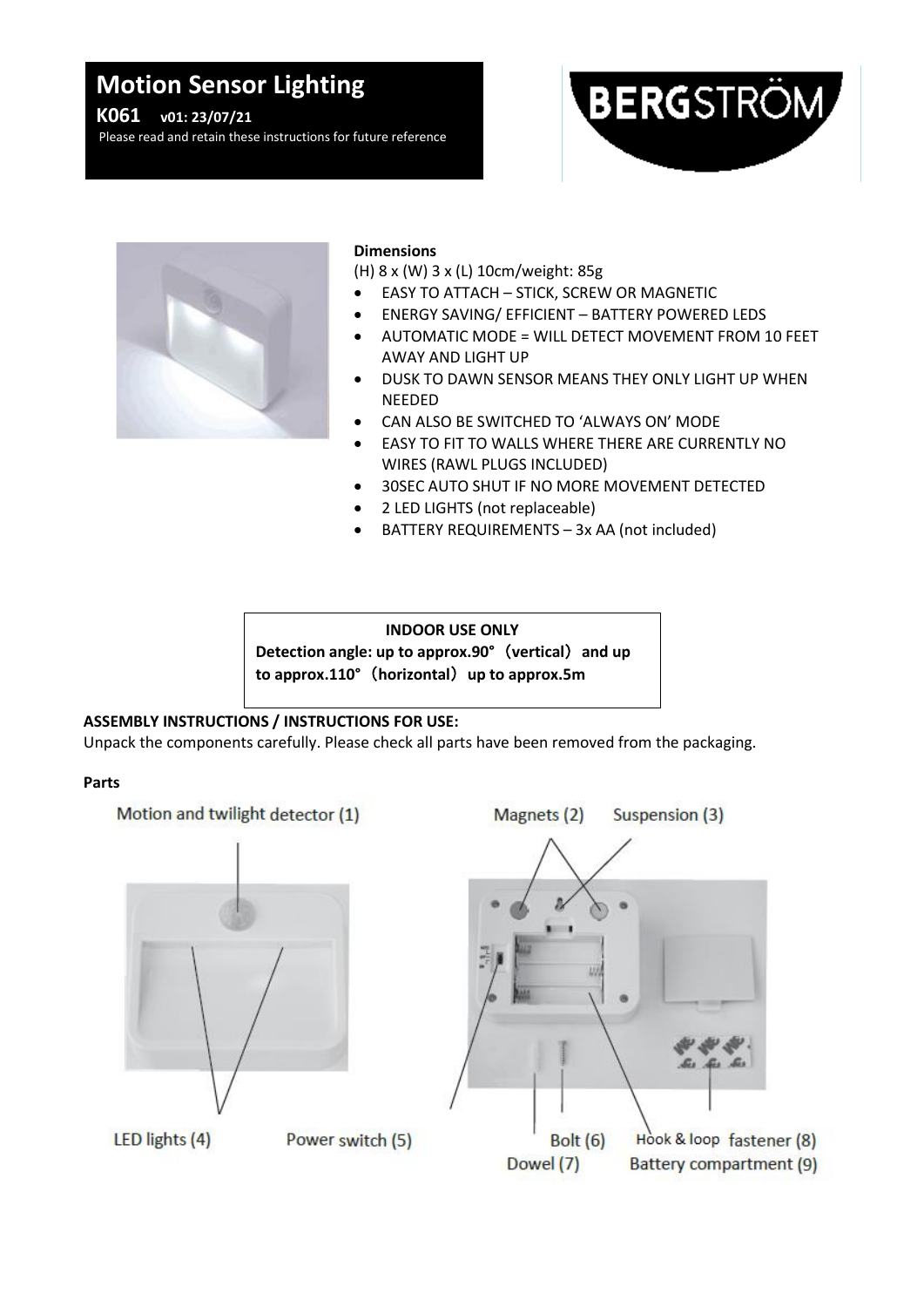Please read and retain these instructions for future reference values of the values of the volume values of volume values of volume values of volume values of volume values of volume values of volume values of values of va

#### **SAFETY INFORMATION**

- 1. Read through all instructions before use.
- 2. When passing this device on to third parties, this operating manual must also be handed over.
- 3. The manufacturer assumes no responsibility for damages arising from improper use or from failure to comply with the instructions in this operating manual.
- 4. This device is not suitable for use by persons with limited physical, sensory or mental abilities (including children), or used by persons with limited experience and/or knowledge of this device unless they possess the relevant safety knowledge or instructions on how the device is to be used. Children should be accompanied to ensure they do not play with the device.
- 5. Do not submerge the device in water.
- 6. The device is only suitable for indoor use. Protect it from moisture.
- 7. Do not use any sources of open fire (e.g. candles) near the device.
- 8. There are no user serviceable parts. Repairs must be carried out by a qualified technician only.
- 9. Do not cover the device with fabric, or similar.
- 10. Do not use the device in narrow, enclosed spaces, such as cabinets.
- 11. Do not expose the device to direct sunlight.
- 12. The LEDS are maintenance-free and non-replaceable.

### **USER INSTRUCTIONS**

Make sure not to cover the motion and twilight sensor (1).

Use the power switch (5) to select one of the following modes:

ON The device lights up constantly.

OFF The device is switched off.

AUTO The light turns on if it detects a motion during darkness and turns of automatically approx. 35 seconds after no further motion has been detected.

#### **CLEANING AND CARE**

- Use a dry cloth for cleaning the LED sensor light.
- Use a slightly damp cloth for removing more stubborn stains.

#### **BATTERIES**

- Keep batteries away from children and pets.
- Do not mix used and new batteries.
- Remove the batteries if left for long periods.
- Never dispose of batteries in a fire.
- Battery disposal, spent or expired batteries must be properly disposed of and recycled in compliance with local regulations. For detailed information, contact your local authority.
- Follow the battery manufacturer's safety, usage, and disposal instructions.

#### **DISPOSAL**

- Coopers of Stortford use recyclable or recycled packaging where possible.
- Please dispose of all packaging, paper, cartons, packaging in accordance with your local recycling regulations.



\*Calls cost 7 pence per minute plus your telephone company's network access charge

**The Enterprise Department Head Office: 11 Bridge Street** Bishop's Stortford, CM23 2JU Tel: 0844 482 4400\* Fax: 01279 756 595 www.coopersofstortford.co.uk